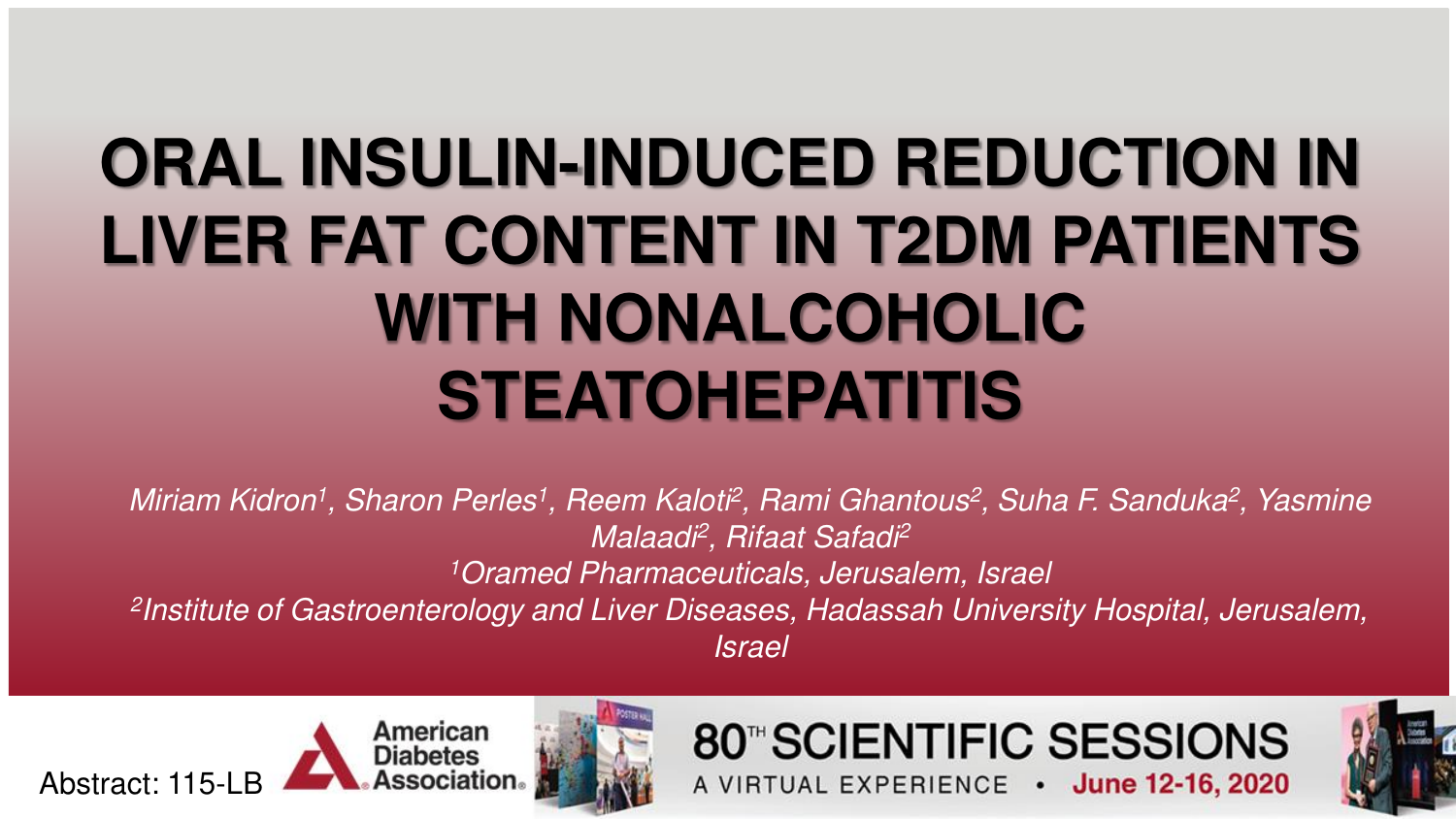#### **FINANCIAL DISCLOSURE**

#### **Presenter: Miriam Kidron**

Oramed Pharmaceuticals, Chief Scientific Officer

#### **Co-author: Sharon Perles**

Oramed Pharmaceuticals, VP Regulatory Affairs

#### **Co-author: Reem Kaloti**

Hadassah University Hospital, Clinical study coordinator

#### **Co-author: Rami Ghantous**

Hadassah University Hospital, Clinical study coordinator

#### **Co-author: Suha F. Sanduka**

Hadassah University Hospital, Clinical study coordinator

#### **Co-author: Yasmine Malaadi**

Hadassah University Hospital, Clinical study coordinator

#### **Co-author: Rifaat Safadi**

Hadassah University Hospital, Principal investigator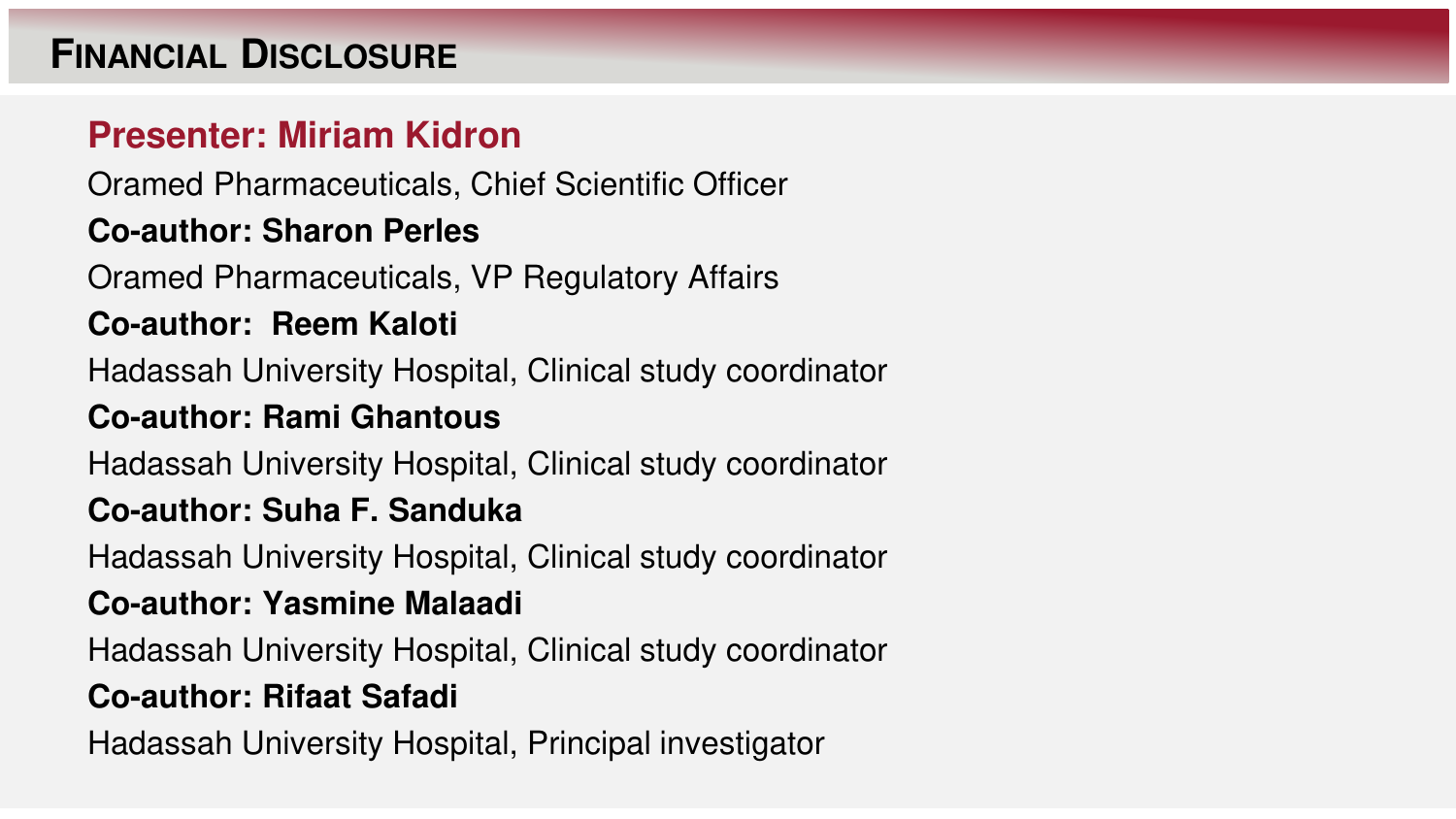#### **BACKGROUND**



Nonalcoholic fatty liver disease (NAFLD) and subsequent nonalcoholic steatohepatitis (NASH) are leading causes of chronic liver disease.

Disease progression is tightly associated with insulin resistance and T2DM, with up to 70% of T2DM patients eventually developing NAFLD.

No safe and effective treatments currently available.

Recently, salient metabolic effects of oral insulin have been suggested, owing to first pass metabolism and local insulin availability and concentration in liver fat cells.

In light of the risk factors, pathogenesis and complications common to NAFLD/NASH and T2DM, direct insulin intervention has been suggested for T2DM patients with NAFLD.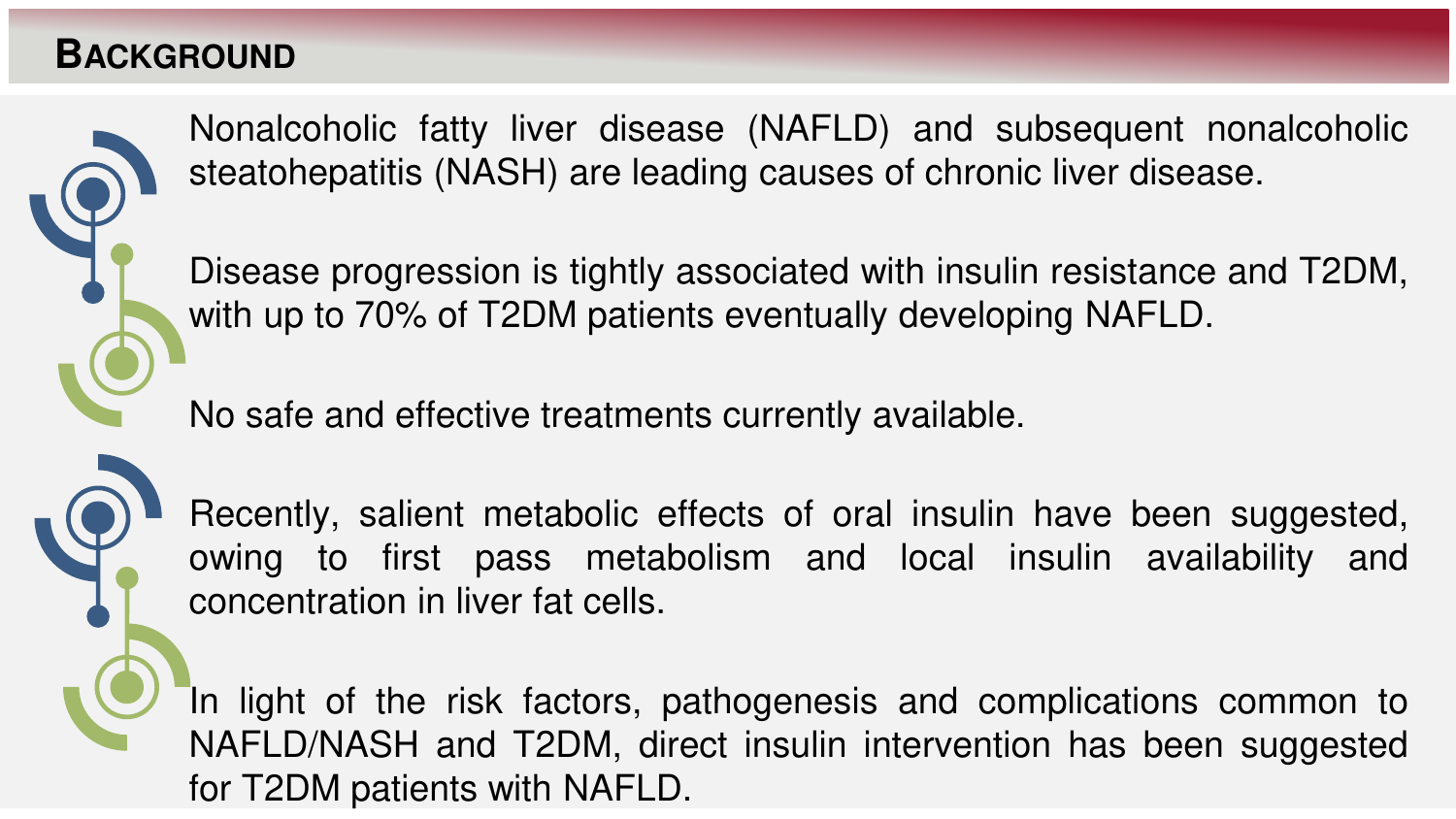**OBJECTIVE**



To assess the safety, tolerability and early effects on liver fat content of an oral insulin formulation (ORMD-0801) in T2DM patients with NASH.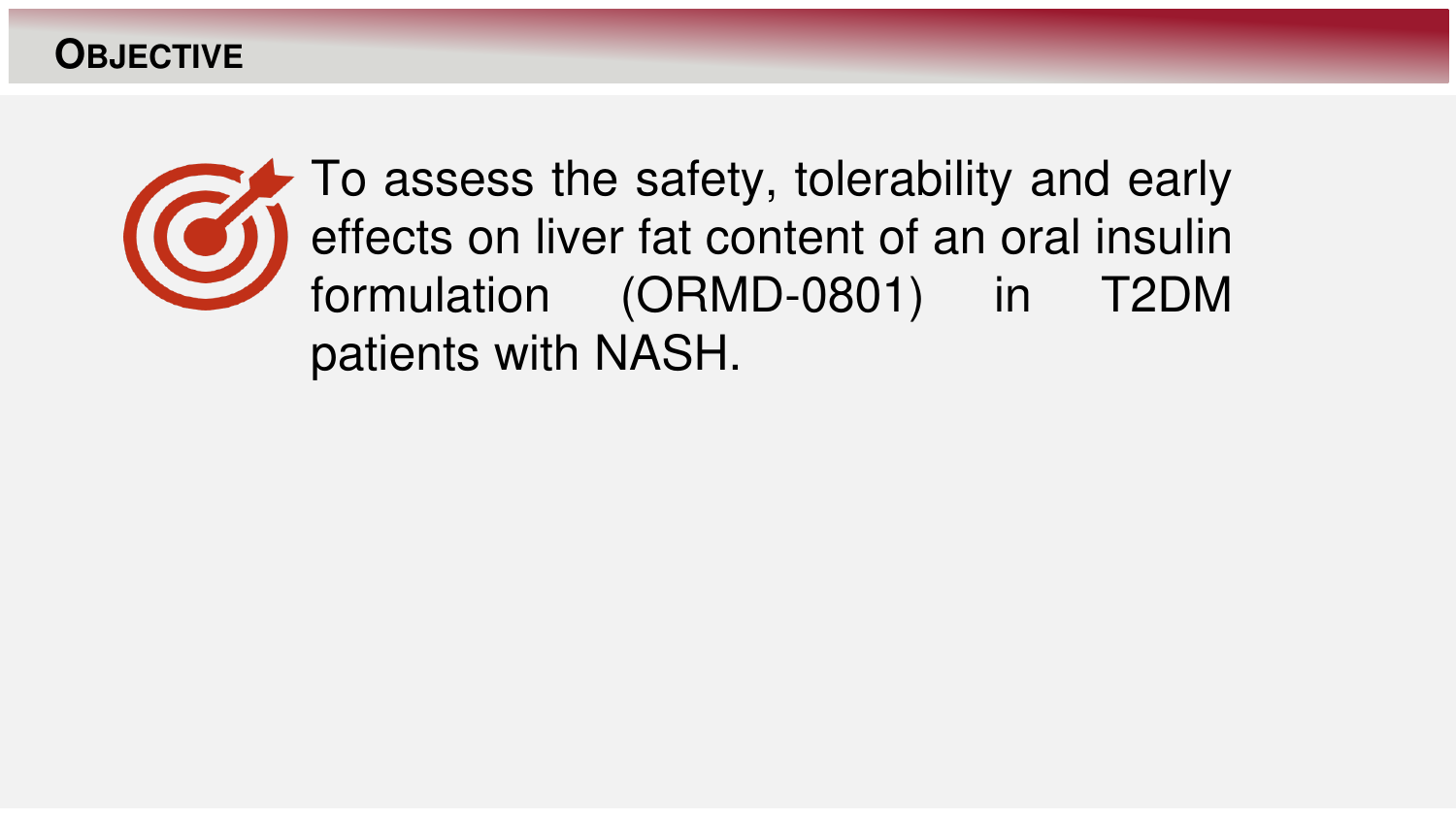#### **METHODS**

#### **Design:** Open-label

### **Patients:** 8 adult T2DM patients with NASH

- BMI≥25
- Hepatic steatosis >8% by MRI-PDFF and CAP FibroScan ≥238 dB/m
- Liver enzyme abnormalities ULN≤5 times
- Fibrosis score 2≤F≤3
- HbA1c  $\leq$ 8.5%

**Treatment:** 2-week placebo run-in phase, followed by 12 weeks of once-daily, preprandial oral insulin (ORMD-0801; 2x8 mg capsules)

**Study visits:** Baseline and after 1, 2, 4, 8 and 12 weeks of treatment

**Assessments:** • Liver fat content: Fibroscan test and magnetic resonance imagingproton density fat fraction (MRI-PDFF) – (Baseline and Week 12 only)

- Fasting blood glucose
- Fasting insulin
- Standard blood chemistry tests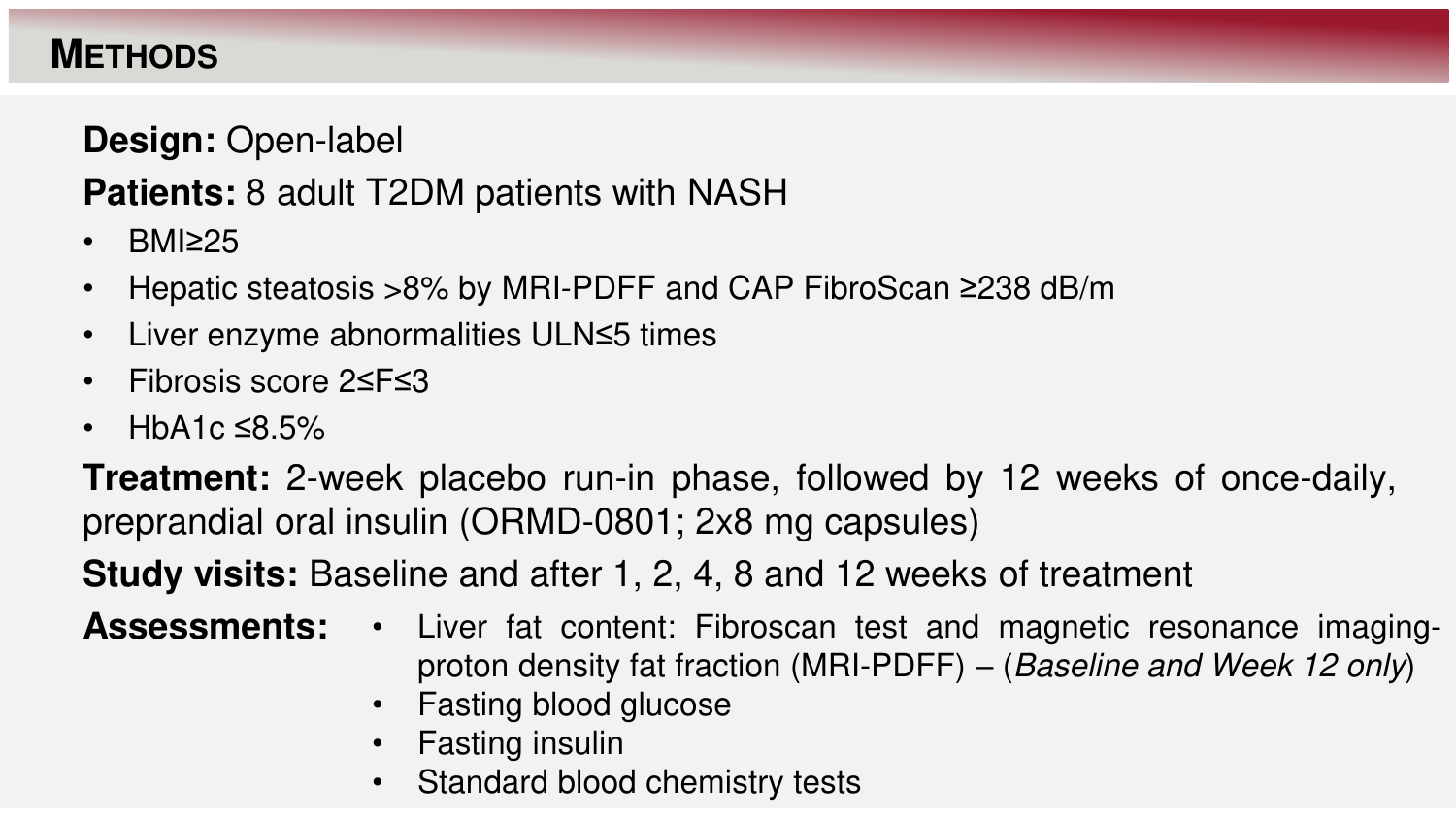#### **RESULTS**



**SAFE AND TOLERABLE:** No serious or severe adverse events were recorded throughout the 12 week ORMD-0801 treatment period.

30 25 **LIVER FAT REDUCTION:** An observed mean 20 reduction of -6.9±6.8% liver fat content (sign 15 test p value: 0.035) was measured by MRI-10 PDFF after 12 weeks of treatment.

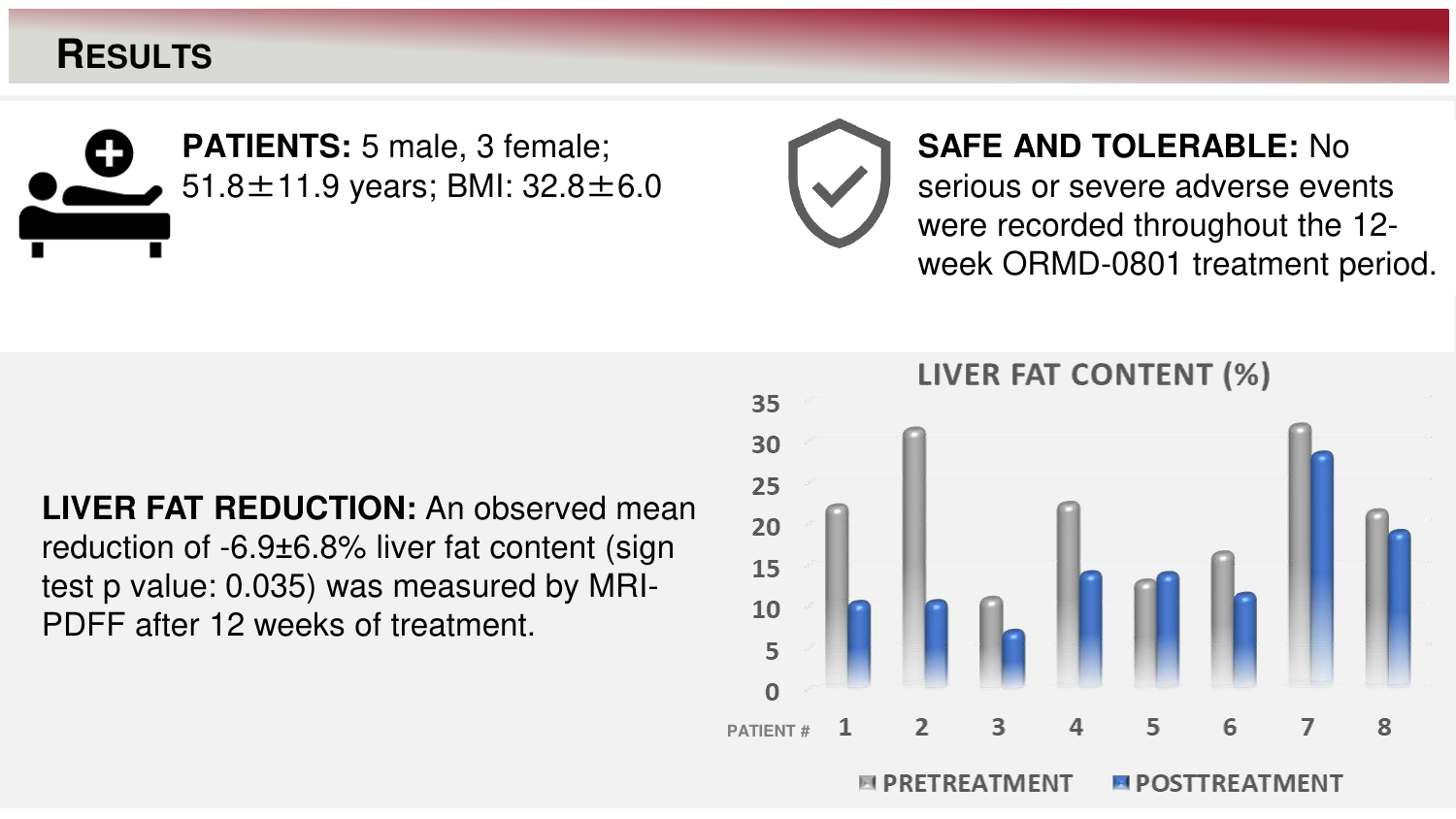#### **RESULTS – PDFF CHANGE FROM BASELINE**



## **Change from Baseline % change from Baseline**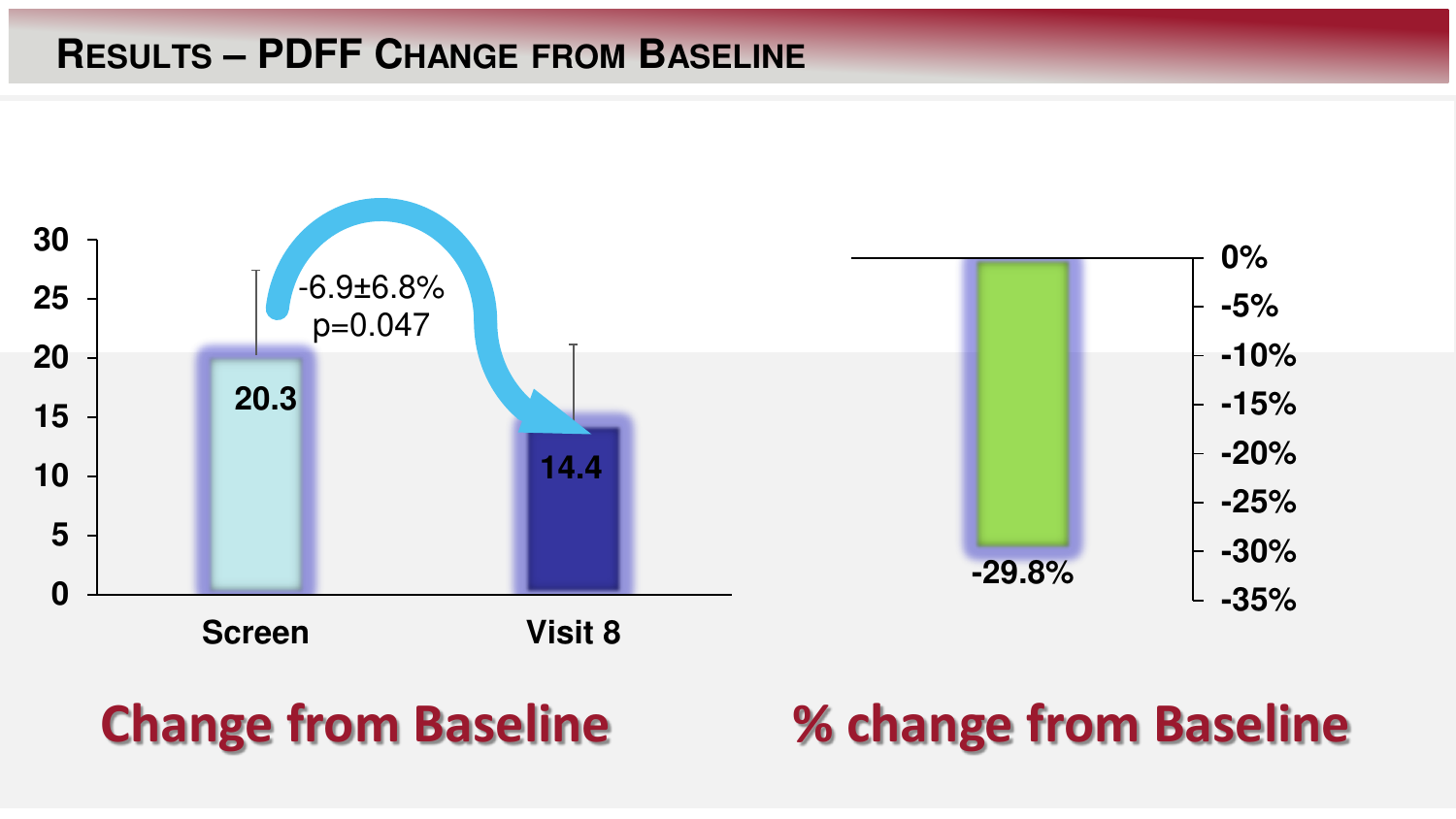#### **RESULTS**

**CHRONIC HEPATITIS MARKER:** Concentrations of gamma-glutamyltransferase (GGT), a key marker of chronic hepatitis, were significantly lower after 12 weeks of treatment as compared to baseline (-14.6 $\pm$ 13.1 U/L; sign test p value: 0.008), as were fasting insulin levels (-96.5 $\pm$ 206.0 pmol/L; sign test p value: 0.035).